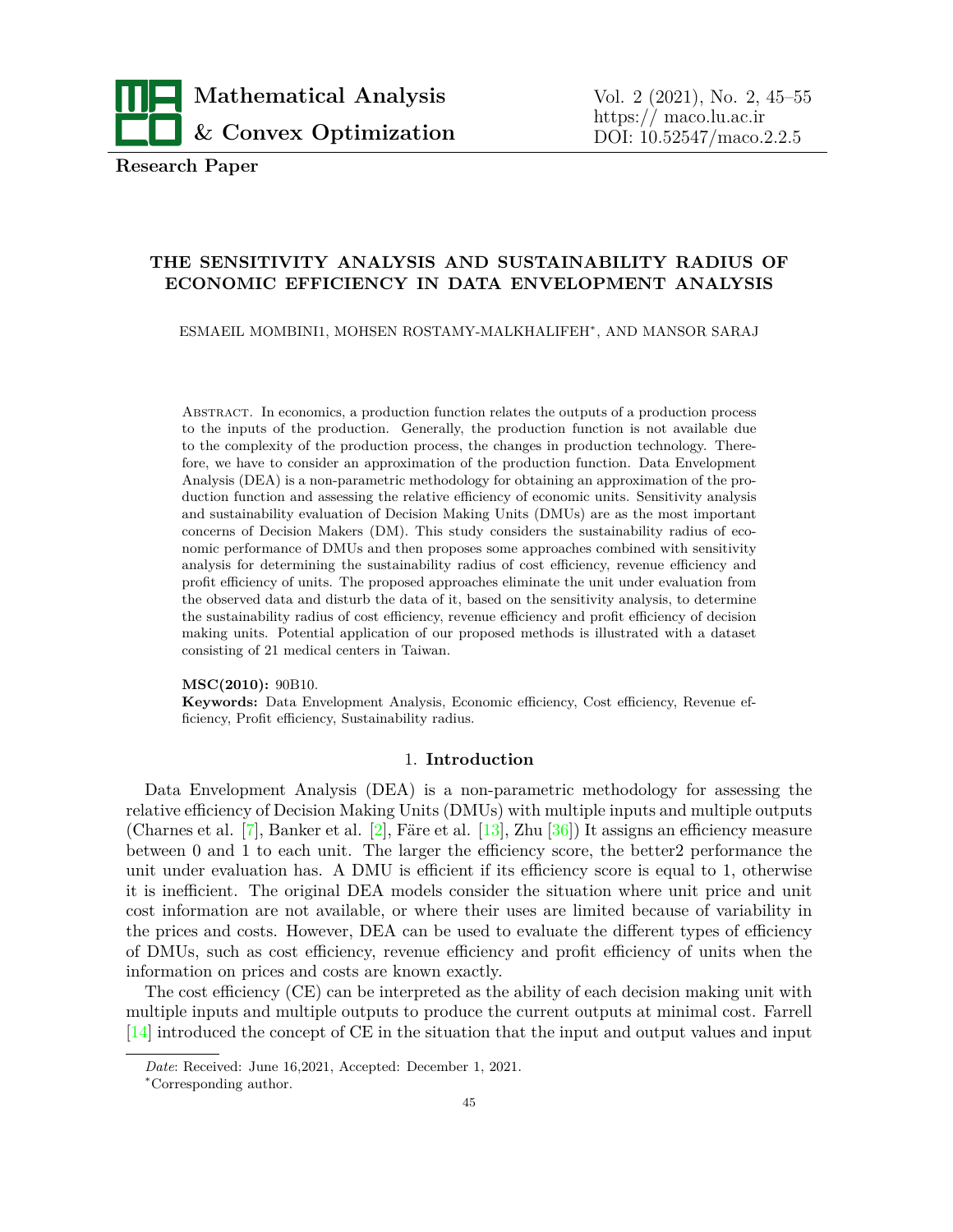prices are known exactly. Färe [[13\]](#page-7-1) proposed methods that present empirical implementations of the cost efficiency measures in DEA. The problem of the measuring the cost efficiency of units has attracted attentions of several scholars. See, Cooper et al.  $[9]$  $[9]$  $[9]$ , Sueyoshi  $[30]$ , Tone [\[33\]](#page-9-2), Tone and Sahoo [\[34](#page-9-3), [35](#page-9-4)], Maniadakis and Thanassoulis [\[22\]](#page-8-0), Sengupta and Sahoo [\[29\]](#page-9-5), Jahanshahloo et al. [[18\]](#page-8-1), Sahoo et al. [[26\]](#page-8-2), Sahoo et. al. [[27](#page-9-6)], Sarkar [[4](#page-7-4)], Mirdehghan et al. [\[23\]](#page-8-3), Ghiyasi [[16\]](#page-8-4), Cesaroni [[4](#page-7-4)], Tohidnia and Tohidi [\[31](#page-9-7)] among others. Camanho and Dyson  $[3]$  $[3]$  and Fang and Li  $[10, 11, 12]$  $[10, 11, 12]$  $[10, 11, 12]$  $[10, 11, 12]$  evaluated the cost efficiency of units in the presence of data uncertainty. Kuosmanen and Post [\[20](#page-8-5), [21](#page-8-6)] proposed models to determine the cost efficiency of units in the situation that the input prices are uncertain. Toloo et al. [[32\]](#page-9-8) considered the cost efficiency of units in the presence of interval data. Cherchye et al. [[8](#page-7-8)] considered the cost efficiency analysis of research programs in economics and business management faculties. Mostafaee and Saljooghi [\[24](#page-8-7)] considered two scenarios for assessing the cost efficieny of DMUs. The first scenario evaluated the cost efficiency of units in the presence of data uncertainty and the second scenario assessed the cost efficiency of DMUs in the situation that both data and input prices were uncertain.

On the other hand, the revenue efficiency can be interpreted as the ability of each decision making unit with multiple inputs and multiple outputs to consume the current inputs at the maximal revenue. Mozaffari et al.  $[25]$  evaluated the cost efficiency and revenue efficiency of DMUs in DEA-R models. Salehpour and Aghayi [[28\]](#page-9-9) considered the revenue efficiency of units in the case of data uncertainty Johnes and Ruggiero  $[19]$  $[19]$  assessed the revenue efficiency of higher education institutions in UK in 2012- 2013. Khoshgova and RostamyMalkhalifeh considered the cost efficiency of units in the presence of integer data and in the absence of the convexity principle in the production technology. The distance function has3 been used as a metric concept for calculating the cost efficiency by Sahoo et al. (2014), Cherchye et al. [[8\]](#page-7-8) and Chambers et al. [[5](#page-7-9), [6\]](#page-7-10). Ghyasi [\[16](#page-8-4)] applied inverse DEA to evaluate the cost and revenue efficiency of units. Ahangaria and Rostamy-Malkhalifeh  $[1]$  considered the profit inefficiency and the cost inefficiency of units, respectively.

Given the importance of the sensitivity analysis in DEA, this paper focuses on the sensitivity and stability analysis and proposes some models to determine the sustainability radius of the cost efficiency, revenue efficiency and profit efficiency of DMUs. The rest of this paper is organized as follows: section 2 proposes some models to determine the minimal cost, maximal revenue and maximal profit of units. Section 3 suggests models to determine the sustainability radius of the cost, revenue and profit efficiencies. A numerical example and a case study reported in Mozaffari et al. [\[25](#page-8-8)] are applied to illustrate the potential application of our proposed methods. The last section concludes the paper.

### 2. **The proposed methods to evaluate the economic efficiency**

Consider a system of DMUs, denoted by  $DMU_j$ ,  $j = 1, 2, ..., n$ , where each unit consumes *m* different inputs to generate different outputs. The *i*th input and *r*th output for *DMU<sup>j</sup>* are denoted by x and  $y_{rj}$ , respectively, for  $I = 1, 2, \ldots, m$  and  $r = 1, 2, \ldots, s$ . Also, suppose that *C* and *R* are the vectors of input costs and the vector of output prices, respectively.

This section focuses on determining the minimal cost, maximal revenue and maximal profit of *DMU<sup>o</sup>* in the absence of the unit under evaluation. For this purpose, we eliminate *DMU<sup>o</sup>* from the observed data and then formulate model  $(2.1)$  $(2.1)$  to evaluate this unit and so, we can determine the minimal cost to produce the current outputs of the eliminated unit.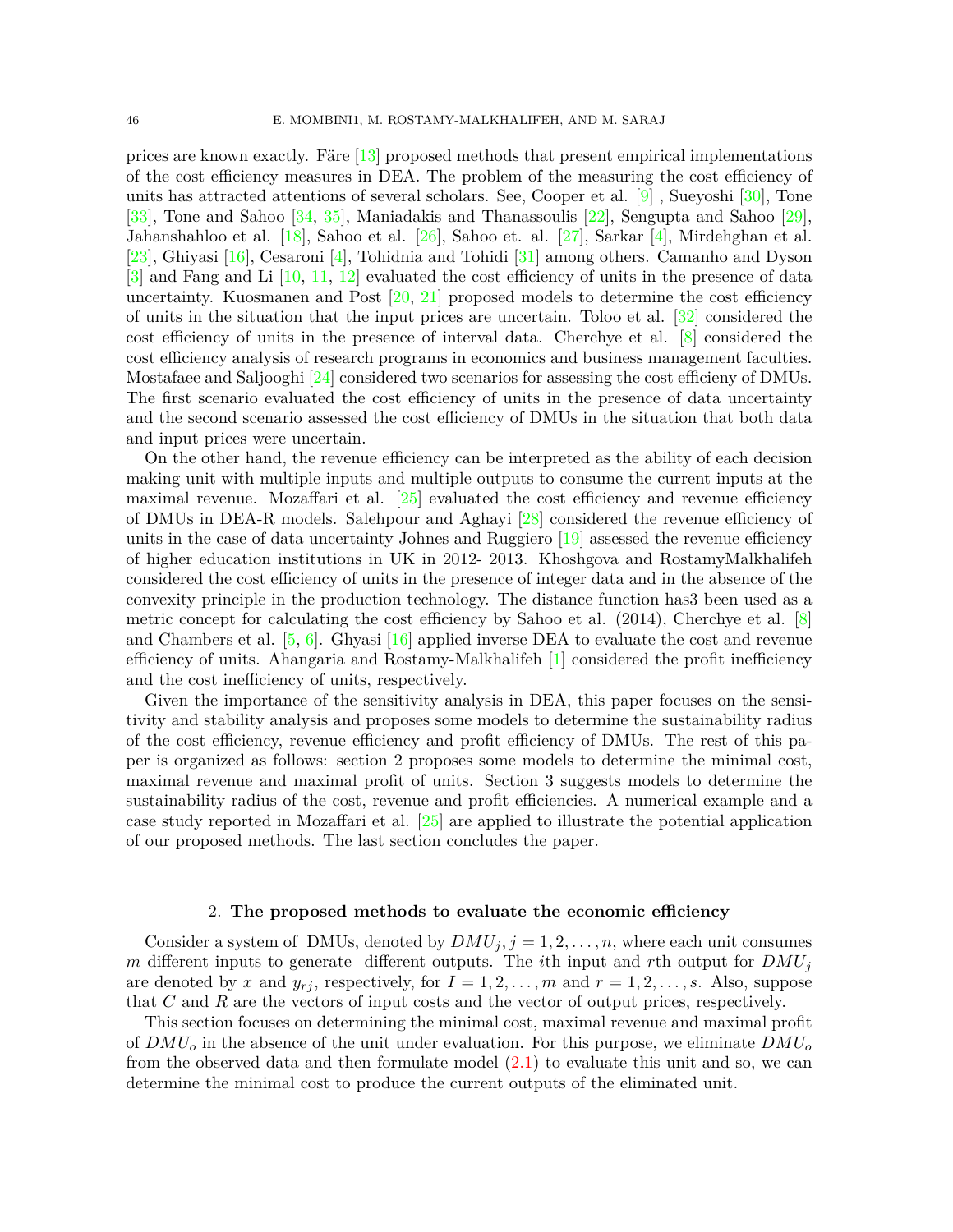<span id="page-2-0"></span>(2.1) 
$$
z_{1}^{*} = \min C x
$$

$$
s.t. \begin{cases} \sum_{j=1, j\neq o}^{n} \lambda_{j} x_{j} \leq x, \\ \sum_{j=1, j\neq o}^{n} \lambda_{j} y_{j} \geq y, \\ \lambda_{j} \geq 0, \ x \geq 0. \end{cases}
$$

Suppose that  $x^*$  is an optimal solution of model  $(2.1)$  $(2.1)$ . Therefore,  $Cx^*$  shows the minimal cost to produce  $y_0$  in the absence of  $DMU_o$ .

Similarly, we consider the maximal revenue of the unit under evaluation that can be obtained by consuming the current inputs of *DMUo*. For this purpose, we eliminate the unit under evaluation from the observed data and then formulate model [\(2.2](#page-2-1)) to evaluate this unit and so, we can determine the maximal revenue that can be obtained by consuming the current inputs of the eliminated unit.

<span id="page-2-1"></span>(2.2) 
$$
z_{2}^{*} = \max Ry
$$

$$
s.t. \begin{cases} \sum_{j=1, j\neq o}^{n} \lambda_{j} x_{j} \leq x_{o}, \\ \sum_{j=1, j\neq o}^{n} \lambda_{j} y_{j} \geq y, \\ \lambda_{j} \geq 0, y \geq 0. \end{cases}
$$

Suppose that  $y^*$  is an optimal solution for model  $(2.2)$  $(2.2)$  $(2.2)$ . Therefore,  $Ry^*$  shows the maximal revenue that can be obtained by consuming  $x<sub>o</sub>$  in the absence of  $DMU<sub>o</sub>$ . Finally, we eliminate the unit under evaluation from the observed data and formulate model [\(2.3](#page-2-2)) to determine the maximal profit that can be obtained by consuming *x<sup>o</sup>* and producing *y<sup>o</sup>* in the absence of *DMUo*.

<span id="page-2-2"></span>(2.3)  

$$
z_3^* = \max Ry - Cx
$$

$$
s.t. \begin{cases} \sum_{j=1, j\neq o}^n \lambda_j x_j \le x, \\ \sum_{j=1, j\neq o}^n \lambda_j y_j \ge y, \\ x \le x_o, y \le y_o, \\ \lambda_j \ge 0, x \ge 0, y \ge 0. \end{cases}
$$

Suppose that  $x^*$ ,  $y^*$  is an optimal solution for model (3), Therefore,  $Ry^* - Cx^*$  shows the maximal profit can be obtained in the absence of *DMUo*.

# 3. **The proposed models to determine the sustainability radius of economic efficiency**

In this section, we propose some models to determine the sustainability radius of the cost efficiency, the revenue efficiency and the profit efficiency of the units by using the optimal solutions of models  $(2.1)$  $(2.1)$ ,  $(2.2)$  $(2.2)$  and  $(2.3)$ , respectively. For this purpose, we consider the predetermined vectors and propose models to determine the maximum possible movement along these directions such that the cost efficiency, the revenue efficiency and the profit efficiency do not change. Hence, the movement vectors  $g_1 =$ ( *−x<sup>o</sup>* 0  $\setminus$  $, g_2 =$ ( 0 *yo*  $\sqrt{ }$ and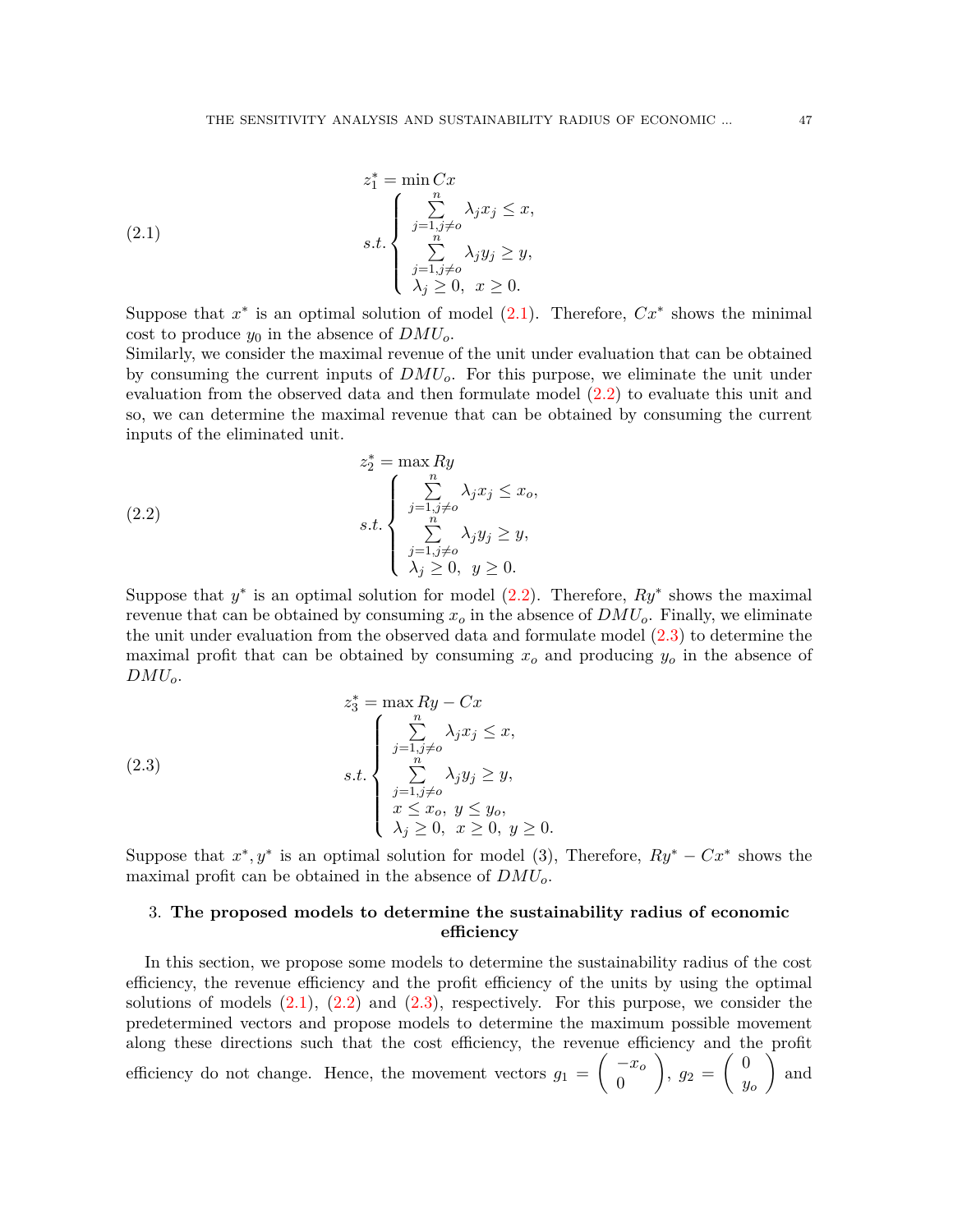$g_3 =$ ( *−x<sup>o</sup> yo*  $\setminus$ are defined and the inputs and the outputs of *DMU<sup>o</sup>* are disturbed along these directions for determining the sustainability radius of the cost, revenue and profit efficiencies.

3.1. **The sustainability radius of the cost efficiency.** In this section, we consider the  $\text{direction vectors } g_3 =$  $\int$ <sup>*-xo*</sub></sup> *yo*  $\setminus$  $i, i = 1, 2, 3$ , and determine the maximum possible movement along these direction vectors such that the cost efficiency of *DMU<sup>o</sup>* does not change and introduce the sustainability radius of the cost efficiency of *DMUo*. Hence, model ([3.1\)](#page-3-0) is formulated as follows:

<span id="page-3-0"></span>(3.1)  

$$
\theta^* = \max \theta
$$

$$
s.t. \begin{cases} \sum_{j=1, j\neq o}^n \lambda_j x_j \le x_0 + \theta g_x, \\ \sum_{j=1, j\neq o}^n \lambda_j y_j \ge y_0 + \theta g_y, \\ C(x_0 + \theta g_x) \le Cx^*, \\ \lambda_j \ge 0, \theta \text{ is free.} \end{cases}
$$

Where  $x^*$  is an optimal solution of model  $(2.1)$  $(2.1)$ . Model  $(3.1)$  $(3.1)$  determines the step length  $\theta$  such that the cost efficiency of  $DMU<sub>o</sub>$  does not change along the directions  $g<sub>i</sub>$  =  $\int g_x$ *gy*  $\setminus$  $i = 1, 2, 3.$ model (4) is solved for three direction vectors  $g_1 =$ ( *−x<sup>o</sup>* 0  $\setminus$  $, g_2 =$ ( 0 *yo*  $\setminus$ and  $g_3 =$ ( *−x<sup>o</sup> yo*  $\setminus$ and the minimum amount of  $\theta^*$ , obtained by considering these direction vectors, is introduced as the sustainability radius of the cost efficiency of *DMUo*.

3.2. **The sustainability radius of the revenue efficiency.** In this section, we consider the  $\text{direction vectors } g_i =$  $\int g_x$ *gy*  $\setminus$  $i = 1, 2, 3$  and determine the maximum possible movement along these direction vectors such that the revenue efficiency of  $DMU_0$  does not change and introduce the sustainability radius of the revenue efficiency of  $DMU_0$ . Hence, model ([3.2\)](#page-3-1) is formulated as follows:

<span id="page-3-1"></span>(3.2)  

$$
\beta^* = \max_{j} \beta
$$

$$
s.t. \begin{cases} \sum_{j=1, j\neq o}^n \lambda_j x_j \le x_0 + \beta g_x, \\ \sum_{j=1, j\neq o}^n \lambda_j y_j \ge y_0 + \beta g_y, \\ R(x_0 + \beta g_x) \le Ry^*, \\ \lambda_j \ge 0, \ \beta \text{ is free.} \end{cases}
$$

where  $Y^*$  is an optimal solution of model  $(2.2)$  $(2.2)$ . Model  $(3.2)$  $(3.2)$  determines the step length *β ∗* ( such that the revenue efficiency of  $DMU<sub>o</sub>$  does not change along the directions  $g<sub>i</sub>$  = *gx gy*  $\setminus$  $i, i = 1, 2, 3$ . Now, model  $(3.2)$  $(3.2)$  is solved for three direction vectors  $g_1 =$ ( *−x<sup>o</sup>* 0  $\setminus$ ,  $g_2 =$  $($  0 *yo*  $\setminus$ and  $g_3 =$ ( *−x<sup>o</sup> yo*  $\setminus$ and the minimum amount of  $\beta$ , obtained by considering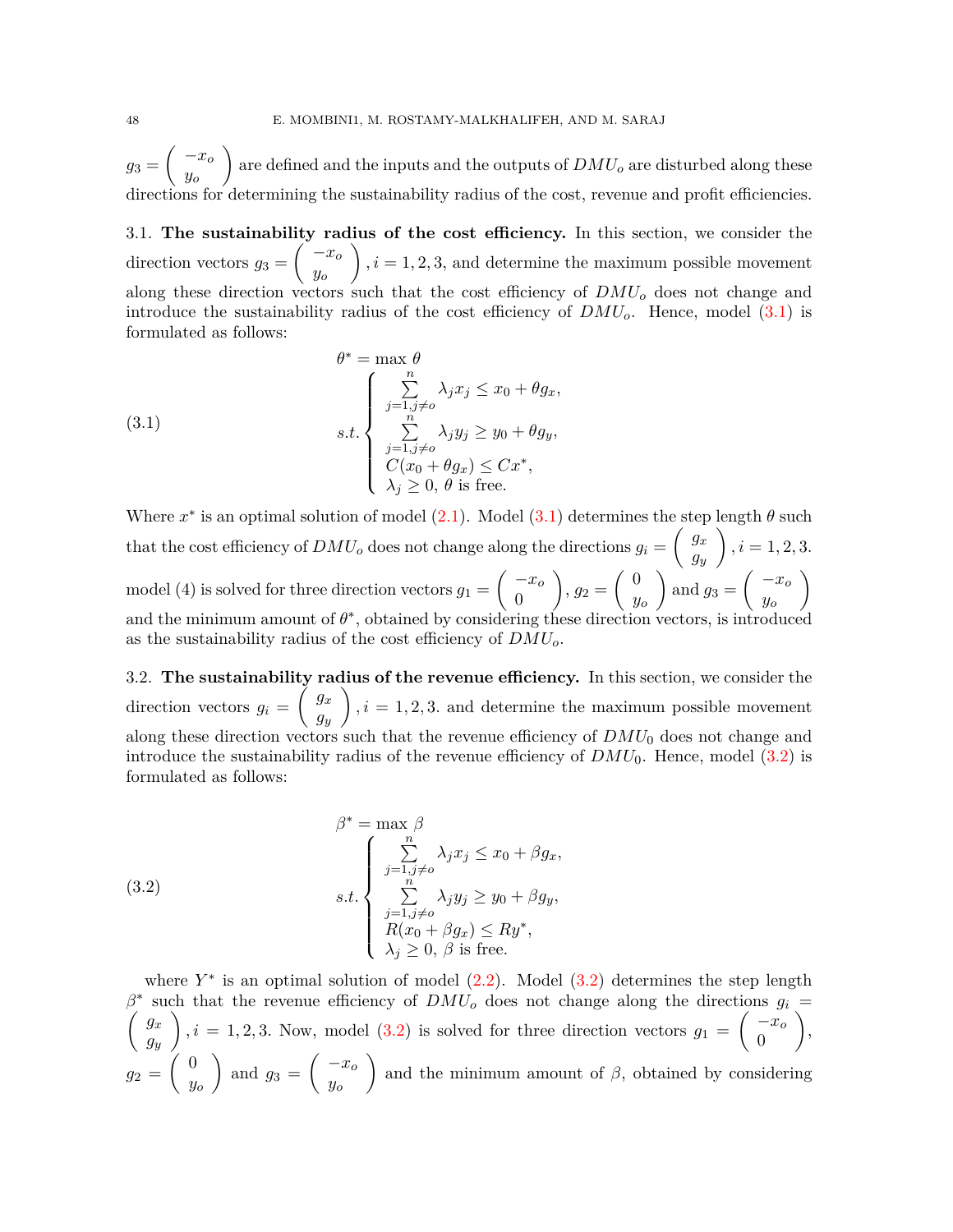these direction vectors, is introduced as the sustainability radius of the revenue efficiency of *DMUo*.

3.3. **The sustainability radius of the profit efficiency.** In this section, we consider the  $\text{direction vectors } g_i =$  $\int$ *g*<sub>x</sub> *gy*  $\setminus$  $i = 1, 2, 3$  and determine the maximum possible movement along these direction vectors such that the profit efficiency of *DMU<sup>o</sup>* does not change and introduce the sustainability radius of the profit efficiency of *DMUo*. Hence, model [\(3.3](#page-4-0)) is formulated as follows:

<span id="page-4-0"></span>(3.3)  

$$
\rho^* = \max \rho
$$

$$
s.t. \begin{cases} \sum_{j=1, j\neq o}^n \lambda_j x_j \le x_0 + \rho g_x, \\ \sum_{j=1, j\neq o}^n \lambda_j y_j \ge y_0 + \rho g_y, \\ R(x_0 + \beta g_x) \le R y^*, \\ C(x_0 + \rho g_x) \le C x^*, \\ \lambda_j \ge 0, \rho \text{ is free.} \end{cases}
$$

where  $(x^*, y^*)$  is an optimal solution of model  $(2.3)$ . Model  $(3.3)$  $(3.3)$  determines the step length *ρ ∗*  $\sqrt{ }$ such that the profit efficiency of  $DMU<sub>o</sub>$  does not change along the directions  $g<sub>i</sub>$  = *gx gy*  $\Delta$  $i, i = 1, 2, 3$ . Now, model  $(3.3)$  $(3.3)$  is solved for three direction vectors  $g_1 =$ ( *−x<sup>o</sup>* 0  $\setminus$ ,  $g_2 =$  $($  0 *yo*  $\setminus$ and  $g_3 =$ ( *−x<sup>o</sup> yo*  $\setminus$ and the minimum amount of *rho∗* , obtained by considering these direction vectors, is introduced as the sustainability radius of the profit efficiency of *DMUo*.

## 4. Numerical examples

In this section, the proposed models are illustrated in a numerical example with five DMUs and a case study, reported in Mozaffari et al. (2014), with 21 medical centers in Taiwan.

**Example 4.1.** Consider five decision making units. Each DMU consumes two inputs to produce two output. Table 1 reports the data of units. Table 2 shows the cost of inputs and the output prices for all DMUs. In this example, the vector of input costs and also, the vector of output prices are not the same for all DMUs. Now, we apply the proposed approaches to determine the sustainability radius of the cost efficiency, the revenue efficiency and the profit efficiency of units. Hence, model  $(2.1)$  $(2.1)$  and model  $(3.1)$  $(3.1)$  are solved and the results are reported in Table 3. The second and the third columns of Table 3 show the first and the second inputs obtained by model ([2.1](#page-2-0)), respectively. The fourth column of this table reports the optimal value of model  $(2.1)$  $(2.1)$  and the fifth column of Table 3 shows the sustainability radius of the cost efficiency of DMUs. Then, we solve models  $(2.2)$  $(2.2)$  and  $(3.2)$  $(3.2)$  and report the results in Table 4. The second and the third columns of this table show the first and the second outputs obtained by model [\(2.2](#page-2-1)). The fourth column shows the optimal value of model ([2.2\)](#page-2-1) and the fifth column reports the sustainability radius of the revenue efficiency of units.Finally, we solve models [\(2.3](#page-2-2)) and ([3.3\)](#page-4-0) and report the results in Table 5. The second and the third columns of this table show the first and the second inputs and the fourth and the fifth columns of Table 5 report the first and the second outputs obtained by model [\(2.3](#page-2-2)). The sixth column shows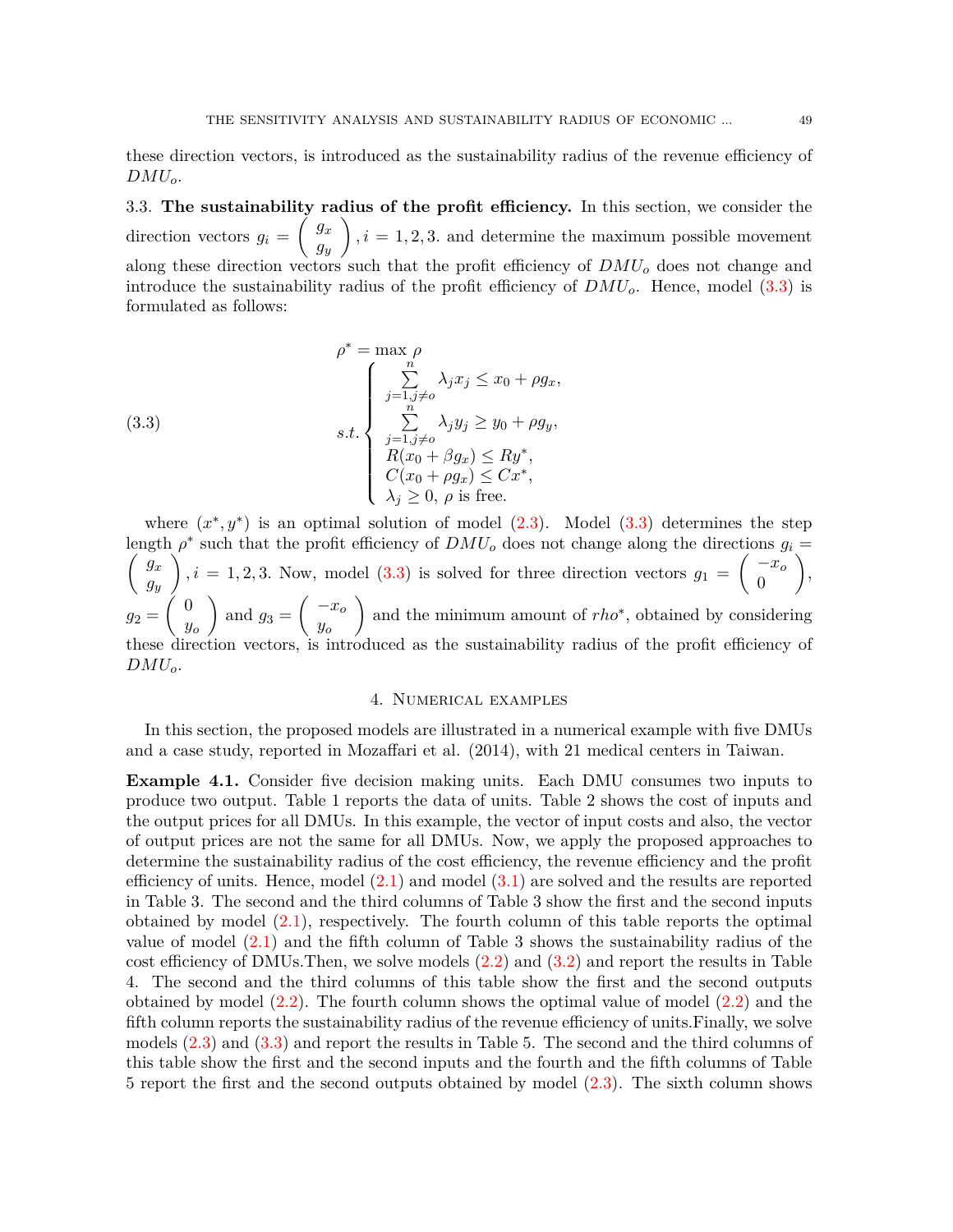the optimal value of model [\(2.3](#page-2-2)) and the seventh column reports the sustainability radius of the profit efficiency of units.

| <b>DMU</b> | $x_{1j}$ | $x_{2j}$ | $y_{1j}$ | $y_{2j}$ |
|------------|----------|----------|----------|----------|
|            | 12       | 0.21     | 138      | 21       |
| 2          | 10       | 0.1      | 143      | 28       |
| 3          | 4        | 0.16     | 157      | 21       |
|            | 19       | 0.12     | 158      | 21       |
| 5          | 14       | 0.06     | 157      | 28       |

Table 1. The data of DMUs in Example 1

| DMU            | $C_1$ | $C_2$ | $R_1$ | $R_{\rm 2}$ |
|----------------|-------|-------|-------|-------------|
|                | 100   | 50    | 10    | 30          |
| $\overline{2}$ | 110   | 40    | 9     | 27          |
| 3              | 105   | 42    | 8     | 25          |
|                | 107   | 50    | 9     | 29          |
| 5              | 111   | 47    | 10    | 28          |

Table 2. The input costs and output prices

| <b>DMU</b>     | $x_1^*$ | $x_2^*$ | $z_1^*$ | $A^*$  |
|----------------|---------|---------|---------|--------|
|                |         | 0.16    | 408.0   | 0.8671 |
| $\overline{2}$ | 5.33    | 0.21    | 595.2   | 1.0000 |
| -3             | 10.97   | 0.11    | 1157.4  | 0.0000 |
| 4              | 8.13    | 0.12    | 0.4294  | 0.7319 |
| .5             | 5.33    | 0.21    | 602.0   | 0.4662 |

TABLE 3. The results of models  $(1)$  and  $(4)$ 

| <b>DMU</b>    | $y_1^*$      | $y_2^*$          | $z_2^*$ | $\mathcal{A}^*$ |
|---------------|--------------|------------------|---------|-----------------|
|               | 259.05       | 38.43            | 3743.4  | 0.5520          |
| $\mathcal{D}$ | 157          | 25.2             | 2093.4  | 0.0506          |
| 3             | 57.2         | 11.2             | 737.0   | 0.0000          |
|               | 243.35       | 41.51            | 3393.94 | 0.4546          |
| 5             | 85.8         | 16.8             | 1328.4  | 0.0000          |
|               | $\mathbf{m}$ | $\epsilon$<br>п. | , ,     | $\sqrt{2}$      |

TABLE 4. The results of models  $(2)$  and  $(5)$ 

**Example 4.2.** In this example, the results of applying our proposed approaches to the data set in Mozaffari et al. (2014) are presented. This data set has 21 decision making units which are medical centers in Taiwan with two inputs, The number of sickbeds  $(x_1)$  and the number of physicians  $(x_2)$  in order to produce three outputs, the total number of out-patients  $(y_1)$ ,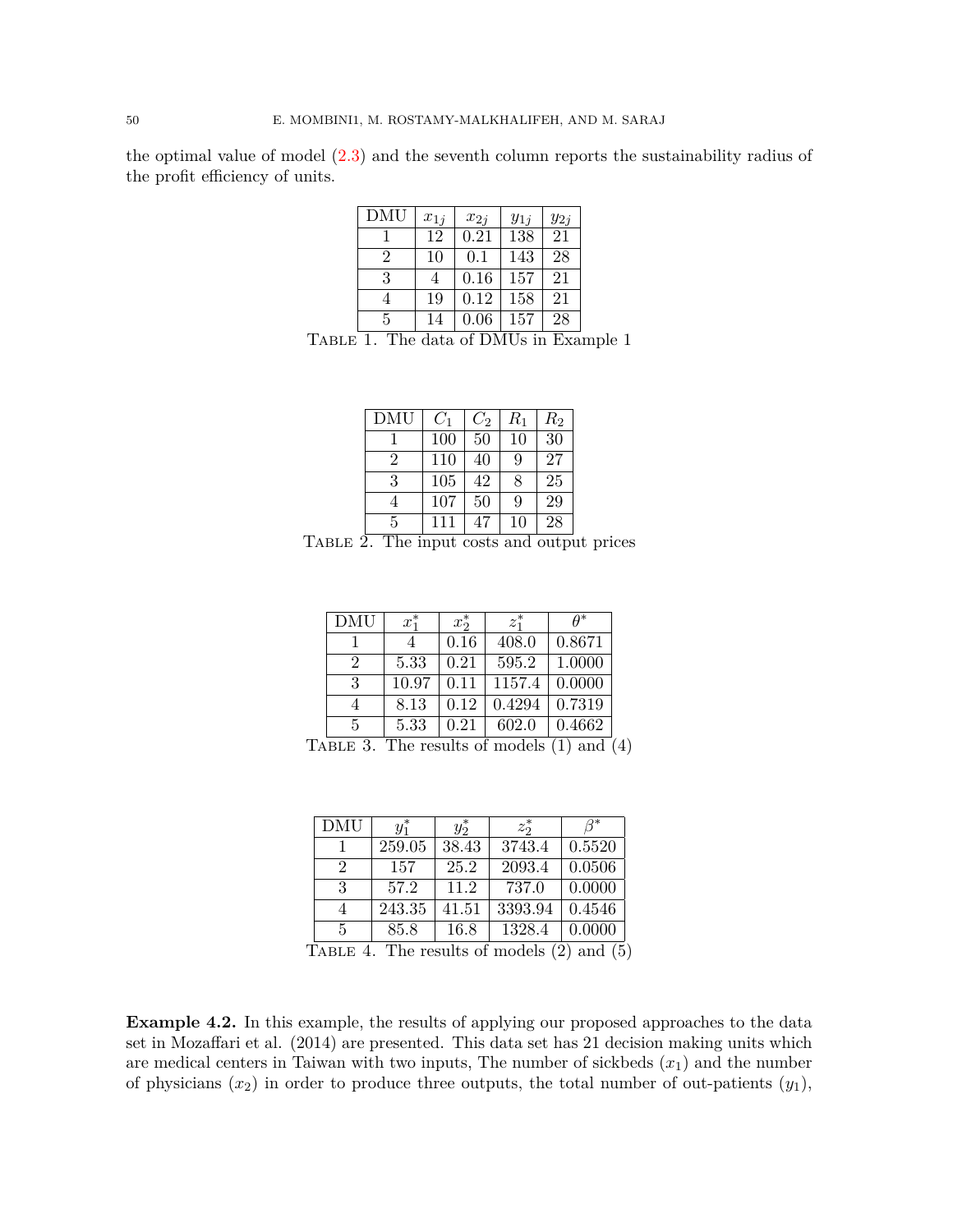| <b>DMU</b>     | $x_1^*$ | $x_2^*$ | $y_1^*$ | $y_2^*$ | $z_3^*$                                                                                                                                                                                                                                                                                                                                                                                                                                                                                    |                      |
|----------------|---------|---------|---------|---------|--------------------------------------------------------------------------------------------------------------------------------------------------------------------------------------------------------------------------------------------------------------------------------------------------------------------------------------------------------------------------------------------------------------------------------------------------------------------------------------------|----------------------|
|                | 12      | 0.21    | 259.05  | 38.43   | 2532.9                                                                                                                                                                                                                                                                                                                                                                                                                                                                                     | 0.5520               |
| $\overline{2}$ | 4.65    | 0.15    | 152     | 32.3    | 204.6                                                                                                                                                                                                                                                                                                                                                                                                                                                                                      | 0.1054               |
| 3              |         | 0.16    | 157     | 21      | 0.4362                                                                                                                                                                                                                                                                                                                                                                                                                                                                                     | 0.0000               |
| 4              | 19      | 0.12    | 243.35  | 41.51   | 1354.94                                                                                                                                                                                                                                                                                                                                                                                                                                                                                    | 0.4546               |
| 5              | 6.12    | 0.21    | 74.2    | 19.4    | 704.51                                                                                                                                                                                                                                                                                                                                                                                                                                                                                     | 0.0000               |
|                |         | ---     |         | $\sim$  | $\blacksquare$ $\blacksquare$ $\blacksquare$ $\blacksquare$ $\blacksquare$ $\blacksquare$ $\blacksquare$ $\blacksquare$ $\blacksquare$ $\blacksquare$ $\blacksquare$ $\blacksquare$ $\blacksquare$ $\blacksquare$ $\blacksquare$ $\blacksquare$ $\blacksquare$ $\blacksquare$ $\blacksquare$ $\blacksquare$ $\blacksquare$ $\blacksquare$ $\blacksquare$ $\blacksquare$ $\blacksquare$ $\blacksquare$ $\blacksquare$ $\blacksquare$ $\blacksquare$ $\blacksquare$ $\blacksquare$ $\blacks$ | $\sim$ $\sim$ $\sim$ |

TABLE 5. The results of models (1) and (4)

the number of in-patients  $(y_2)$  and the total number of surgeries  $(y_3)$ . The input /output data are reported in Table 6.

Suppose that the vector of input costs is (45*,* 70) and the vector of output prices is (10*,* 18*,* 126). In this example, the vector of input costs and the vector of output prices are the same for all DMUs. Now, we apply our proposed methods to determine the sustainability radius of the cost, the revenue and the profit efficiencies for this data set. Hence, model  $(2.1)$  $(2.1)$ and model [\(3.1](#page-3-0)) are solved and the results are reported in Table 7. The second and the third columns of Table 7 show the first and the second inputs obtained by model (1), respectively. The fourth column of this table reports the optimal value of model ([2.1\)](#page-2-0) and the fifth column of Table 7 shows the sustainability radius of the cost efficiency of DMUs.

Then, we solve models [\(2.2](#page-2-1)) and [\(3.2](#page-3-1)) and report the results in Table 8. The second, the third and the fourth columns of this table show the first, the second and the third outputs obtained by model [\(2.2](#page-2-1)). The fifth column shows the optimal value of model ([2.2\)](#page-2-1) and the sixth column reports the sustainability radius of the revenue efficiency of units. Finally, we solve models ([2.3\)](#page-2-2) and [\(3.3](#page-4-0)) and report the results in Table 9. The second and the third columns of this table show the first and the second inputs and the fourth, the fifth and the sixth columns of Table 9 report the first, the second and the third outputs obtained by model [\(2.3](#page-2-2)). The seventh column shows the optimal value of model [\(2.3\)](#page-2-2) and the eighth column reports the sustainability radius of the profit efficiency of units.

### **CONCLUSION**

This study considered the sustainability radius of the cost efficiency, the revenue efficiency and the profit efficiency of units based on the sensitivity analysis. For this purpose, we eliminated the unit under evaluation and proposed some models to evaluate this unit. The most important feature of the proposed models is that these models can be applied to determine the sustainability region in which the efficiency of units do not change. Finally, we proposed some models for introducing the sustainability radiue of economic efficiency of units. The proposed approaches can help the managers to identify the permissible changes in the data of units such that their performances remain unchanged.

### **REFERENCES**

- <span id="page-6-2"></span>[1] T. Ahangaria, M. Rostamy-Malkhalifeha, *Measurement of profit inefficiency in presence of interval data using the directional distance function*,
- <span id="page-6-0"></span>[2] R.D. Banker, A. Charnes, W.W. Cooper, Some models for estimating technical and scale inefficiencies in DEA', *Management Science*, **30**(4):1078–1092, 1984.
- <span id="page-6-1"></span>[3] A. S. Camanho, Dyson, R. G. Cost efficiency measurement with price uncertainty: a DEA application to bank branch assessments, *European journal of operational research*, **161**(2):432–446, 2005.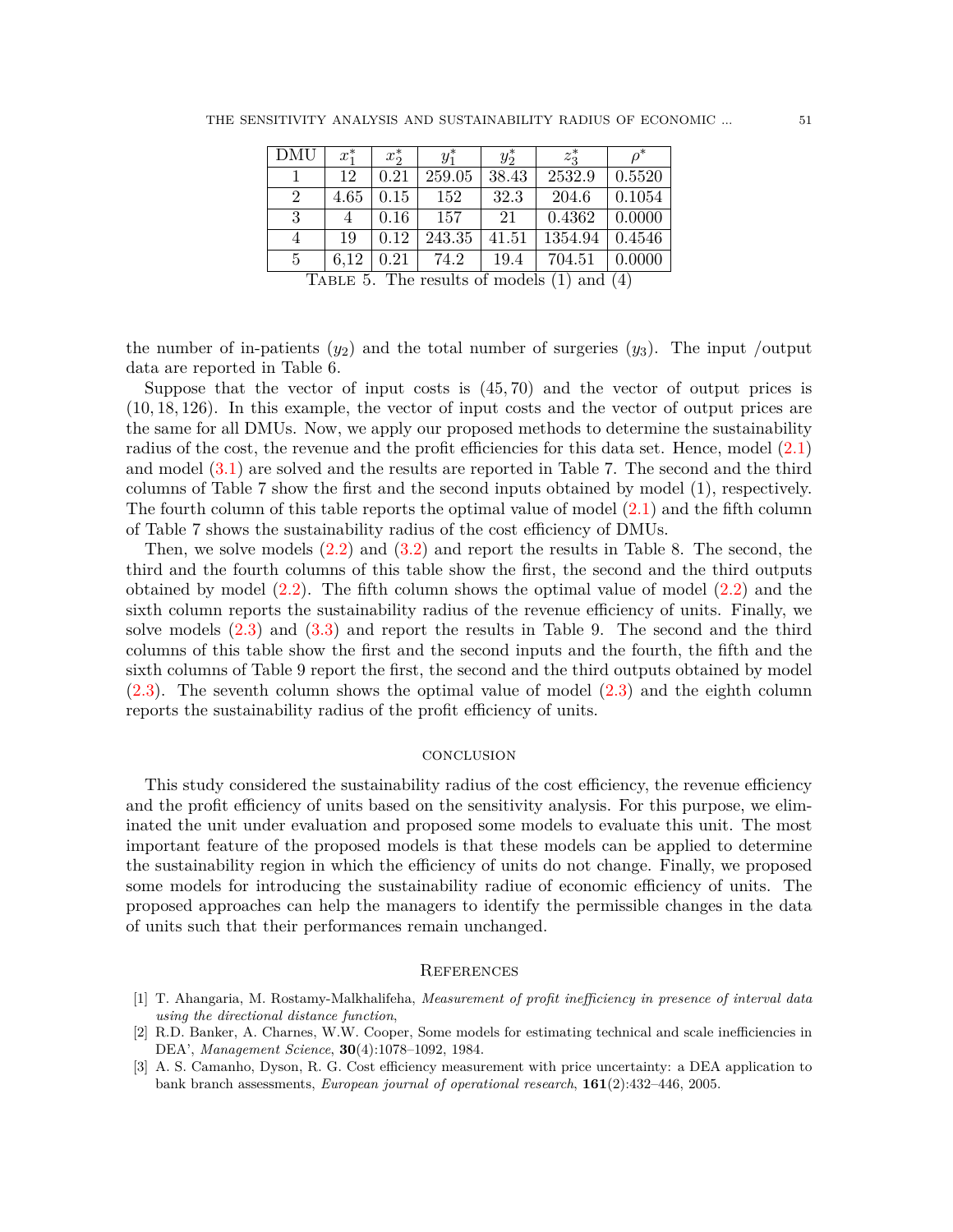| DMU                       | $x_1$ | $x_2$ | $y_1$                                         | $y_2$  | $y_3$                 |
|---------------------------|-------|-------|-----------------------------------------------|--------|-----------------------|
| 1                         | 2618  | 1106  | 2029864                                       | 680136 | 38714                 |
| $\overline{2}$            | 1212  | 473   | 1003707                                       | 297719 | 18575                 |
| $\overline{3}$            | 1721  | 531   | 1592960                                       | 408556 | 36658                 |
| 4                         | 2902  | 973   | 2596143                                       | 855467 | 75348                 |
| 5                         | 1389  | 447   | 1116161                                       | 337523 | 23803                 |
| 6                         | 1500  | 547   | 1476282                                       | 378658 | 22503                 |
| 7                         | 340   | 145   | 1300016                                       | 55003  | 5614                  |
| 8                         | 571   | 305   | 1052992                                       | 199780 | 26026                 |
| 9                         | 1168  | 369   | 1849711                                       | 326109 | 30967                 |
| 10                        | 921   | 372   | 1089975                                       | 209323 | 23847                 |
| 11                        | 920   | 316   | 33409                                         | 268723 | 15130                 |
| 12                        | 3236  | 1023  | 1954775                                       | 920215 | 56167                 |
| 13                        | 495   | 130   | 332741                                        | 136351 | 23423                 |
| 14                        | 1759  | 491   | 1465374                                       | 430407 | 35599                 |
| 15                        | 1357  | 390   | 1277752                                       | 368174 | 36006                 |
| 16                        | 2468  | 675   | 1825332                                       | 668467 | 32275                 |
| 17                        | 962   | 316   | 550700                                        | 247961 | 15618                 |
| 18                        | 745   | 272   | 1277899                                       | 217371 | 11671                 |
| 19                        | 1662  | 590   | 1916888                                       | 418205 | 21551                 |
| 20                        | 898   | 275   | 698945                                        | 209134 | 11748                 |
| 21<br>$\lambda$ pr m<br>c | 1708  | 537   | 1702676<br>the data of $91$ modical contom in | 470437 | 32218<br>$\mathbf{T}$ |

52 E. MOMBINI1, M. ROSTAMY-MALKHALIFEH, AND M. SARAJ

Table 6. the data of 21 medical centers in Taiwan

- <span id="page-7-4"></span>[4] G. Cesaroni, Industry cost efficiency in data envelopment analysis, *Socio-Economic Planning Sciences*, **61**:37–43, 2018.
- <span id="page-7-9"></span>[5] R. G. Chambers, Y. Chung, R. Färe, Benefit and distance functions, *Journal of economic theory*, **70**(2):407–419, 1996.
- <span id="page-7-10"></span>[6] R. G. Chambers, Y. Chung, R. Färe, Profit, directional distance functions, and Nerlovian efficiency, *Journal of optimization theory and applications*, **98**(2):351–364, 1998.
- <span id="page-7-0"></span>[7] A. Charnes, , W.W. Cooper, E. Rhodes, Measuring the efficiency of decision making units, *European Journal of Operational Research*, **2**: 429–444, 1978.
- <span id="page-7-8"></span>[8] L. Cherchye, B. De Rock, F. Vermeulen, Analyzing cost-efficient production behavior under economies of scope: A non-parametric methodology. *Operations Research*, **56**(1):204–221, 2008.
- <span id="page-7-3"></span>[9] W. W. Cooper, R. G.Thompson, R. M. Thrall, Introduction: Extensions and new developments in DEA, *Snnals of operations Research*, **661**(1):1–45, 1996.
- <span id="page-7-5"></span>[10] L. Fang, H. Li, A comment on "cost efficiency in data envelopment analysis with data uncertainty, *European journal of operational research*, **220**(2):588–590, 1985.
- <span id="page-7-6"></span>[11] L. Fang, H. Li, A comment on "cost efficiency in data envelopment analysis with data uncertainty, *European journal of operational research*, **220**(2):588–590, 2012.
- <span id="page-7-7"></span>[12] R. Färe, S. Grosskopf, A nonparametric cost approach to scale efficiency, *he Scandinavian Journal of Economics*, 594–604, 1985.
- <span id="page-7-1"></span>[13] R. Färe, S. Grosskopf, and C.A.K. Lovell, *The measurement of efficiency of production,* EKluwer-Nijhoff, Boston., 1985.
- <span id="page-7-2"></span>[14] M. J. Farrel, The Measurement of Productive Efficiency, *ournal of the Royal Statistical Society: SeriesA*, **120**(3), 1975.
- [15] H. Fukuyama, W. L. Weber, Output Slacks-Adjusted Cost Efficiency and Value-based Technical Efficiency in Dea Models, *Output Slacks-adjusted Cost Efficiency And Value-based Technical Efficiency In Dea Models*, **52**(2):86–104, 2009.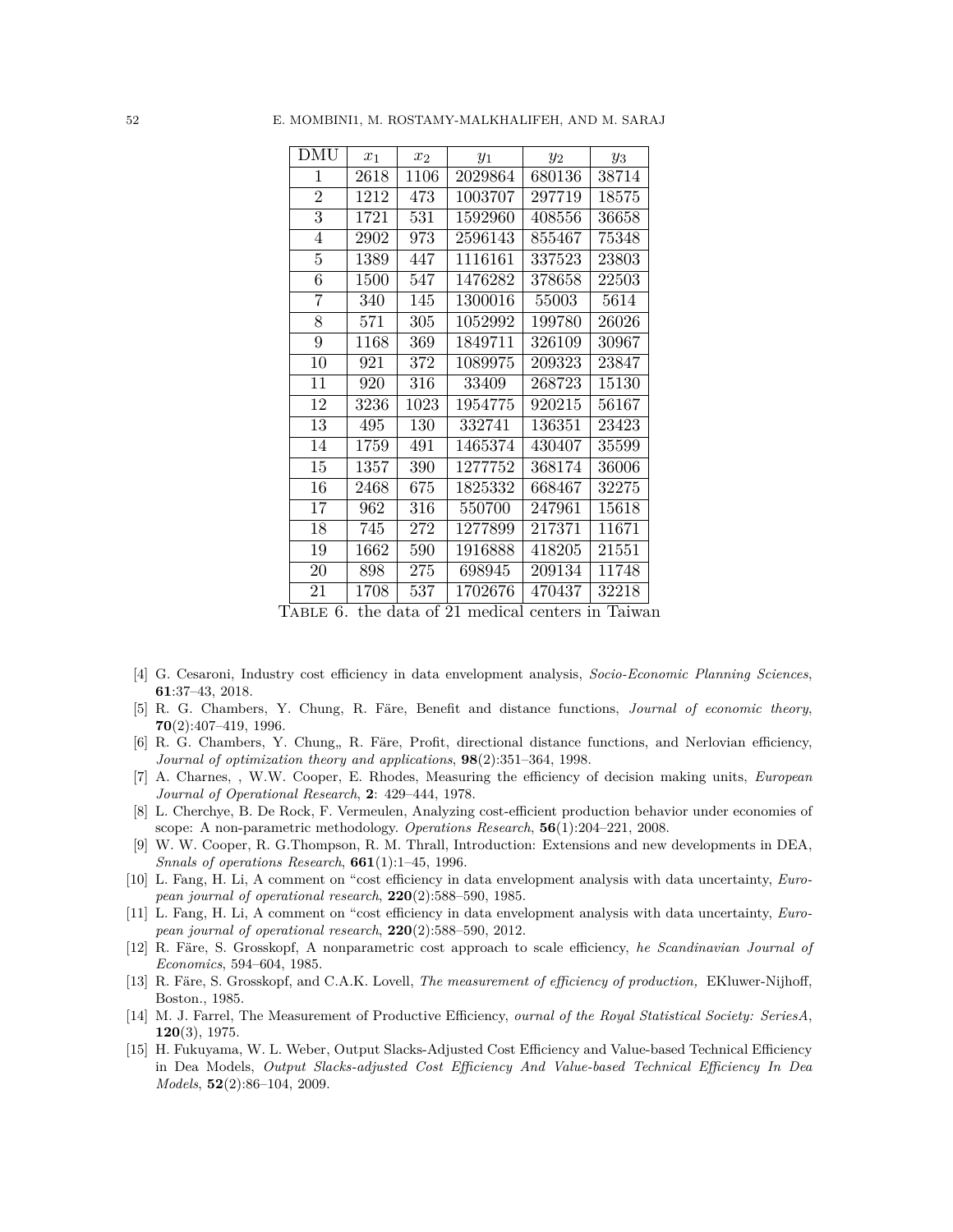| <b>DMU</b>     | $x_1^*$   | $x_2^*$  | $\overline{z_1^*}$ | $\overline{\theta^*}$ |
|----------------|-----------|----------|--------------------|-----------------------|
| 1              | 2368.1499 | 723.4161 | 157205.8730        | 0.7331                |
| $\overline{2}$ | 1005.2017 | 339.9891 | 69033.3138         | 0.5624                |
| $\overline{3}$ | 1320.6099 | 510.2261 | 95143.2705         | 0.5728                |
| 4              | 2966.8985 | 918.6140 | 197813.4153        | 0.1026                |
| $\overline{5}$ | 1145.5243 | 381.0418 | 78221.5145         | 0.5566                |
| 6              | 1223.9969 | 472.8665 | 88180.5150         | 0.6645                |
| 7              | 757.8939  | 276.7076 | 53474.7590         | 0.0000                |
| $\overline{8}$ | 750.7932  | 227.7426 | 49727.6748         | 0.0000                |
| 9              | 1024.4249 | 459.0865 | 78235.1742         | 0.1224                |
| 10             | 601.9081  | 316.8722 | 49266.9167         | 0.6917                |
| 11             | 975.5549  | 256.2063 | 61834.4136         | 0.4166                |
| 12             | 3340.6900 | 877.3529 | 211745.7564        | 0.5270                |
| 13             | 513.8912  | 274.4953 | 42339.7770         | 0.0000                |
| 14             | 1449.2918 | 494.4190 | 99827.4597         | 0.6608                |
| 15             | 1233.1191 | 427.8435 | 85439.4059         | 0.3253                |
| 16             | 2373.8187 | 676.6334 | 154186.1788        | 0.1180                |
| 17             | 900.1818  | 236.4114 | 57056.9807         | 0.2318                |
| 18             | 785.0480  | 249.7262 | 52807.9939         | 0.0000                |
| 19             | 1273.6896 | 580.2630 | 97934.4401         | 0.4699                |
| 20             | 707.7761  | 237.5887 | 48481.1314         | 0.3399                |
| 21             | 1556.5245 | 560.8614 | 109303.8957        | 0.2231                |

TABLE 7. The results of models  $(1)$  and  $(4)$ 

- <span id="page-8-4"></span>[16] Ghyasi, A. An investigation of the relationship between earnings management and financial ratios (Panel data approach), *International Journal of Economics and Financial Issues,*, **7**(1) , 2017.
- [17] F. He, X. Xu, R. Chen, N. Zhang, Sensitivity and stability analysis in DEA with bounded uncertainty, *Optimization Letters*, **10**(4):734–752, 2016.
- <span id="page-8-1"></span>[18] G. R. Jahanshahloo, F. Lotfi, N. Shoja, G. Tohidi, S. Razavyan, Undesirable inputs and outputs in DEA models, *Applied mathematics and computation*, **169**(2):917–925, 2005.
- <span id="page-8-9"></span>[19] G. Johnes, J. Ruggiero, Revenue efficiency in higher education institutions under imperfect competition *ublic Policy and Administration*, **32**(4):282–295, 2017.
- <span id="page-8-5"></span>[20] T. Kuosmanen, T. Post, Measuring economic efficiency with incomplete price information, *European Journal of Operational Research*, **144**(2):454–457, 2003.
- <span id="page-8-6"></span>[21] T. Kuosmanen, T. Post, Measuring economic efficiency with incomplete price information With an application to European commercial banks *European journal of operational research,*, **134**(1):43–58, 2001.
- <span id="page-8-0"></span>[22] N. Maniadakis, E. Thanassoulis, A cost Malmquist productivity index, *European Journal of Operational Research*, **154**(2): 396–409, 2004.
- <span id="page-8-3"></span>[23] S. M. Mirdehghan, J. Vakili, Relations Among Technical, Cost and Revenue Efficiencies in Data Envelopment Analysi, *International Journal of Applied Mathematics*, **45**(4).
- <span id="page-8-7"></span>[24] A. Mostafaee, F. H. Saljooghi, Cost efficiency measures in data envelopment analysis with data uncertainty, *Computers & Industrial Engineering*, **202**(2): 595–603, 2010.
- <span id="page-8-8"></span>[25] M. R. Mozaffari, P. Kamyab, J. Jablonsky, J. Gerami, ost and revenue efficiency in DEA-R models, *Computers & Industrial Engineering*, **78**: 188–194, 2014.
- <span id="page-8-2"></span>[26] B. K. Sahoo, K. Kerstens, K. Tone, Returns to growth in a nonparametric DEA approach, *International Transactions in Operational Research*, **193**(3): 463–486, 2012.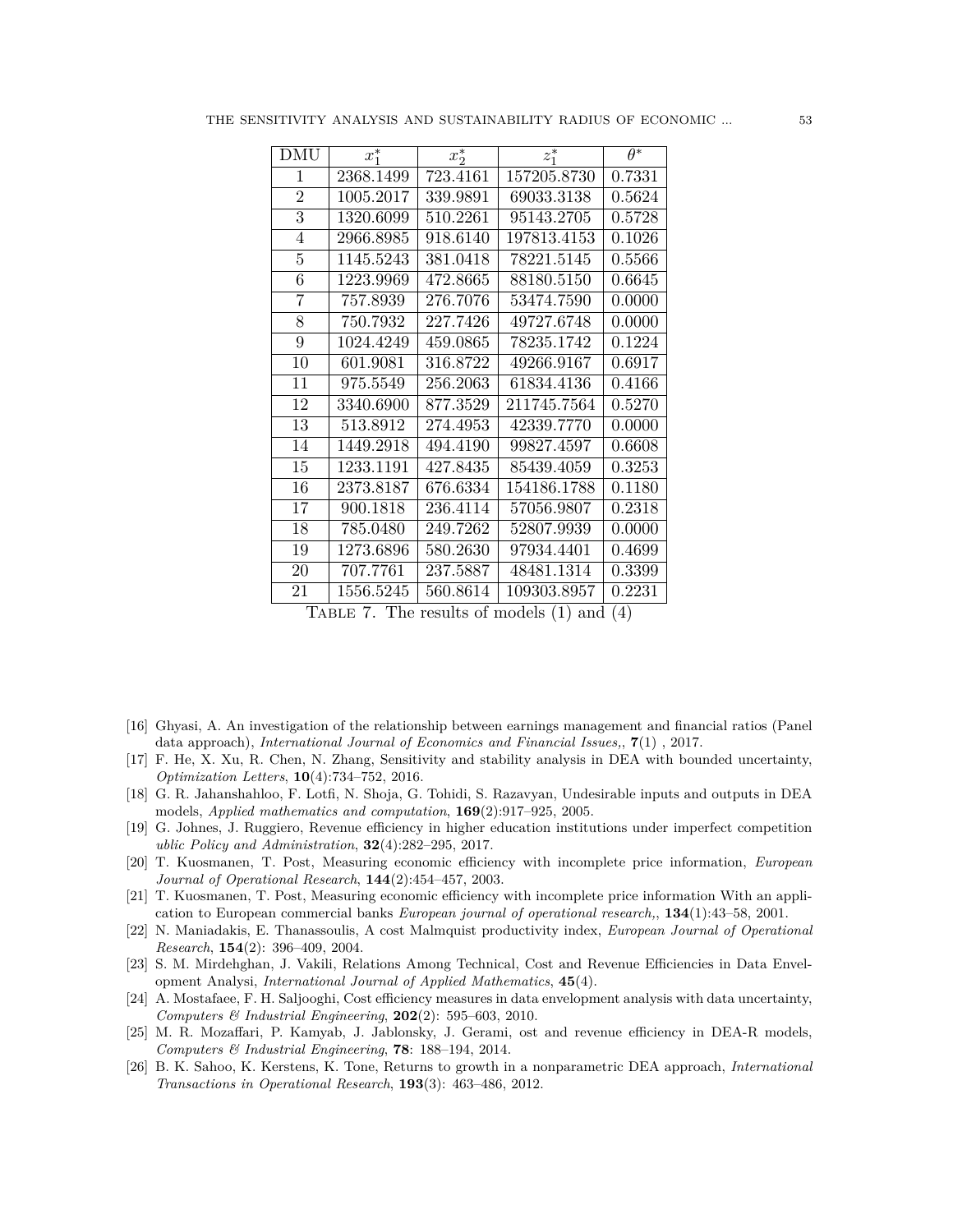| 54 |  |  | E. MOMBINI1, M. ROSTAMY-MALKHALIFEH, AND M. SARAJ |  |
|----|--|--|---------------------------------------------------|--|
|----|--|--|---------------------------------------------------|--|

| <b>DMU</b>     | $y_1^*$      | $y_2^*$     | $y_3^*$    | $z_2^*$        | $\beta^*$ |
|----------------|--------------|-------------|------------|----------------|-----------|
| 1              | 9915984.11   | 419540.1241 | 42821.2690 | 112107043.2276 | 0.7027    |
| $\overline{2}$ | 4240741.8483 | 179423.5793 | 18313.2552 | 47944513.0621  | 0.8165    |
| 3              | 4760748.2483 | 201424.7793 | 20558.8552 | 53823544.2621  | 0.3898    |
| 4              | 8723555.6414 | 369089.0966 | 37671.8759 | 98625816.5103  | 0.1010    |
| 5              | 4007635.5310 | 169560.9724 | 17306.6069 | 45309085.2828  | 0.5901    |
| 6              | 4904198.2897 | 207494.0759 | 21178.3310 | 55445345.9724  | 0.6900    |
| 7              | 583303.3802  | 107101.4398 | 12298.2976 | 9310445.2187   | 0.0000    |
| 8              | 2183262.1647 | 92372.6853  | 9428.2176  | 24683285.4059  | 0.0000    |
| 9              | 3308316.5793 | 139973.1517 | 14286.6621 | 37402801.9448  | 0.0000    |
| 10             | 3335213.4621 | 141111.1448 | 14402.8138 | 37706889.7655  | 0.8523    |
| 11             | 2833138.3172 | 119868.6069 | 12234.6483 | 32030583.7793  | 0.2194    |
| 12             | 9171837.0207 | 388055.6483 | 39607.7379 | 103693946.8552 | 0.5100    |
| 13             | 1165531.5862 | 49313.0345  | 5033.2414  | 13177138.8966  | 0.0000    |
| 14             | 4402123.1448 | 186251.5379 | 19010.1655 | 49769039.9862  | 0.5616    |
| 15             | 3496594.7586 | 147939.1034 | 15099.7241 | 39531416.6897  | 0.5144    |
| 16             | 6051798.6207 | 256048.4483 | 26134.1379 | 68419759.6552  | 0.6127    |
| 17             | 2833138.3172 | 119868.6069 | 12234.6483 | 32030583.7793  | 0.4649    |
| 18             | 2438650.7034 | 103178.0414 | 10531.0897 | 27570629.0759  | 0.0000    |
| 19             | 5289720.2759 | 223805.3103 | 22843.1724 | 59803938.0690  | 0.3814    |
| 20             | 2465547.5862 | 104316.0345 | 10647.2414 | 27874716.8966  | 0.1022    |
| 21             | 4814542.0138 | 203700.7655 | 20791.1586 | 54431719.9034  | 0.1212    |

TABLE 8. The results of models  $(2)$  and  $(5)$ 

- <span id="page-9-6"></span>[27] B. K. Sahoo, M. Mehdiloozad, K. Tone, Cost, revenue and profit efficiency measurement in DEA: A directional distance function approach, *European Journal of Operational Research*, **273**(3): 921–931, 2014.
- <span id="page-9-9"></span>[28] S. Salehpour, N. Aghayi, The most revenue efficiency with price uncertainty, *International Journal of Data Envelopment Analysis*, **3**(1): 575–592, 2015.
- <span id="page-9-5"></span>[29] J. K. Sengupta, B. Sahoo, Efficiency models in data envelopment analysis: Techniques of evaluation of productivity of firms in a growing economy, Springer.
- <span id="page-9-1"></span>[30] T. Sueyoshi, Measuring efficiencies and returns to scale of Nippon Telegraph & Telephone in production and cost analyses, *Management Science*, **43**(6): 779–796, 1997.
- <span id="page-9-7"></span>[31] S. Tohidnia, G. Tohidi, Estimating multi-period global cost efficiency and productivity change of systems with network structures, *ournal of Industrial Engineering International*, **15**(1): 171–179, 2019.
- <span id="page-9-8"></span>[32] M. Toloo, N. Aghayi, M. Rostamy-Malkhalifeh, Measuring overall profit efficiency with interval data, *Applied Mathematics and Computation*, **201**(1-2): 640–649, 2008.
- <span id="page-9-2"></span>[33] K. Tone, A strange case of the cost and allocative efficiencies in DEA, *Journal of the Operational Research Society*, **53**(11): 1225–1231, 2002.
- <span id="page-9-3"></span>[34] K. Tone, B. K. Sahoo, Evaluating cost efficiency and returns to scale in the Life Insurance Corporation of India using data envelopment analysis, *Socio-Economic Planning Sciences*, **39**(4): 261–285, 2005.
- <span id="page-9-4"></span>[35] K. Tone, B. K. Sahoo, Re-examining scale elasticity in DEA, *Re-examining scale elasticity in DEA*, **145**(1): 69–87, 2006.
- <span id="page-9-0"></span>[36] J. Zhu, *Quantitative Models for Performance Evaluation and Benchmarking: Data Envelopment Analysis with Spreadsheets and DEA Excel Solver*, Kluwer Academic Publishers, Boston, 2002.